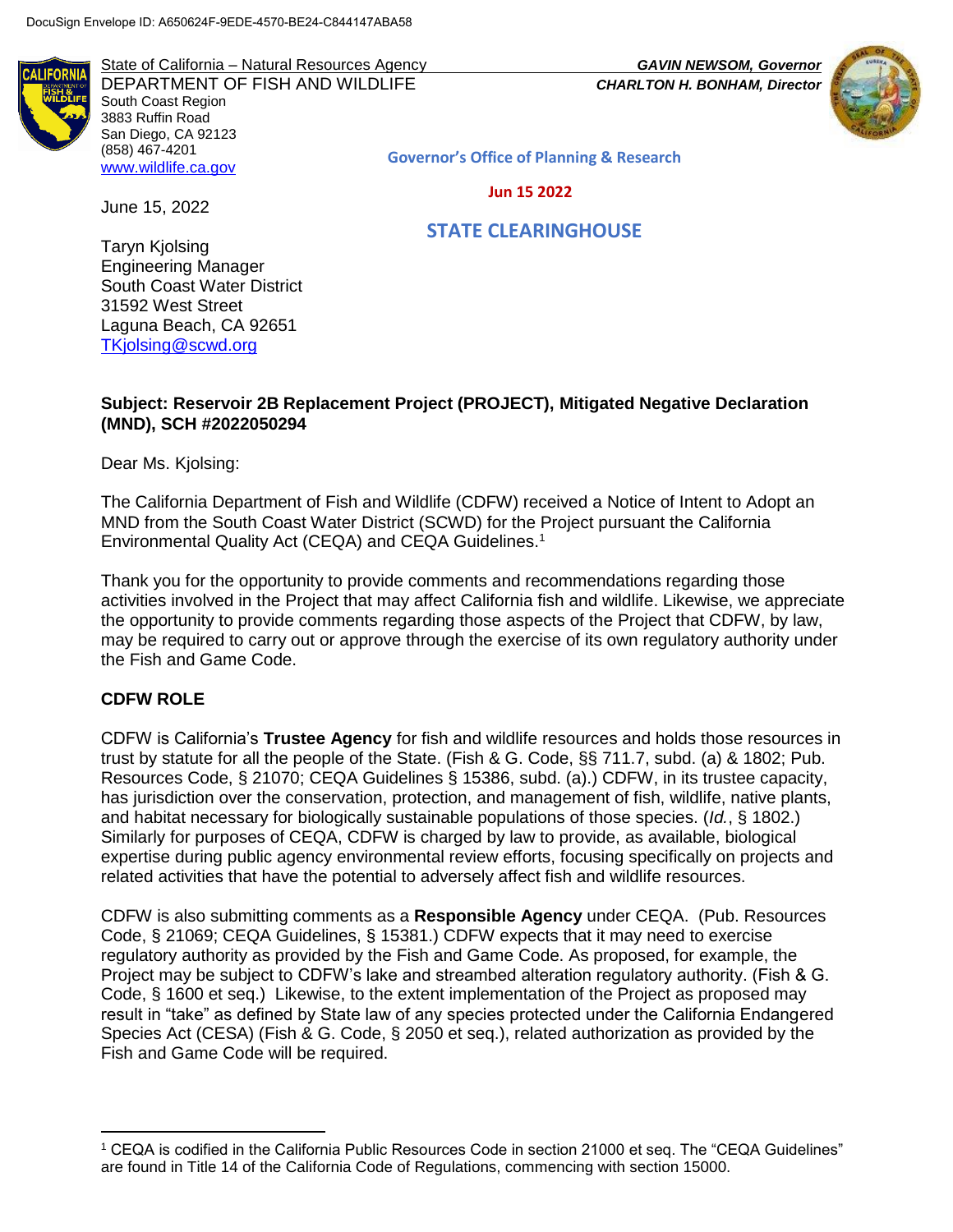Taryn Kjolsing, Engineering Manager South Coast Water District (SCWD) June 15, 2022 Page 2 of 4

## **PROJECT DESCRIPTION SUMMARY**

## **Proponent:** South Coast Water District (SCWD)

**Objective:** The objective of the Project is to provide additional capacity for and contribute to providing an additional 0.1 million gallons (MG) of operational, fire, and emergency storage for this zone. Primary Project activities include demolition of the existing aboveground Reservoir 2B, site preparation (including slope stabilization and pad expansion), grading, installation of two new aboveground 0.1 MG aboveground steel reservoirs, installation of electrical and piping infrastructure, testing and disinfection activities, and site restoration. Project construction would also include installing a new drain line from both reservoirs to tie into the existing drain line on the Project site, a retaining wall around the perimeter of the replacement reservoir footprints, a tank inlet/outlet pipe vault, an altitude valve, a manifold, new electrical service, new antenna, and a power and control interface.

**Location:** The Project site is in the city of Laguna Beach in southwestern Orange County at coordinates 33°30'31.2"N 117°44'42.8"W. Access to Reservoir 2B is provided by a steep, winding, unpaved road off Ceanothus Drive, which is also used by members of the public as a connector trail between Ceanothus Drive and Toovet Trail.

**Biological Setting:** The survey area for the Project is located on a south-facing slope at and around the existing water tank facility and its associated dirt access road. The surrounding area consists primarily of undeveloped land composed of coastal sage scrub (CSS) and chaparral habitats. Surrounding conditions include residential development on hillsides to the south and west, with open habitat areas along the hills that ascend to the east. The area surrounding the Project footprint is co-dominated by moderate quality California sagebrush (*Artemisia californica*) and California buckwheat (*Eriogonum fasciculatum*).

**Timeframe:** The proposed Project would be constructed over the course of approximately ten months during 2022 and 2023.

## **COMMENTS AND RECOMMENDATIONS**

CDFW offers the comments and recommendations below to assist SCWD in adequately identifying and/or mitigating the Project's significant, or potentially significant, direct and indirect impacts on fish and wildlife (biological) resources. Editorial comments or other suggestions may also be included to improve the document. Based on the Project's avoidance of significant impacts on biological resources with implementation of mitigation measures, CDFW concludes that a Mitigated Negative Declaration is appropriate for the Project.

## **COMMENT #1: Nesting Bird Surveys and Avoidance**

Per California Fish and Game Code sections 3503, 3503.5, and 3513 the proposed Project is required to avoid the incidental loss of fertile eggs or nestlings, or activities that lead to nest abandonment. To avoid impacts to nesting birds, CDFW recommends the following changes (**in bold** and strikethrough) to Mitigation Measure BIO-1:

Project-related activities shall occur outside of the bird breeding season (February 1 to August 31) to the extent practicable. If construction must occur within the bird breeding season, **then no more than 3 days prior** to initiation of ground disturbance and/or vegetation removal, a nesting bird preconstruction survey shall be conducted by a qualified biologist within the disturbance footprint plus a 300-foot buffer, where feasible. **A qualified biological monitor shall be present for the**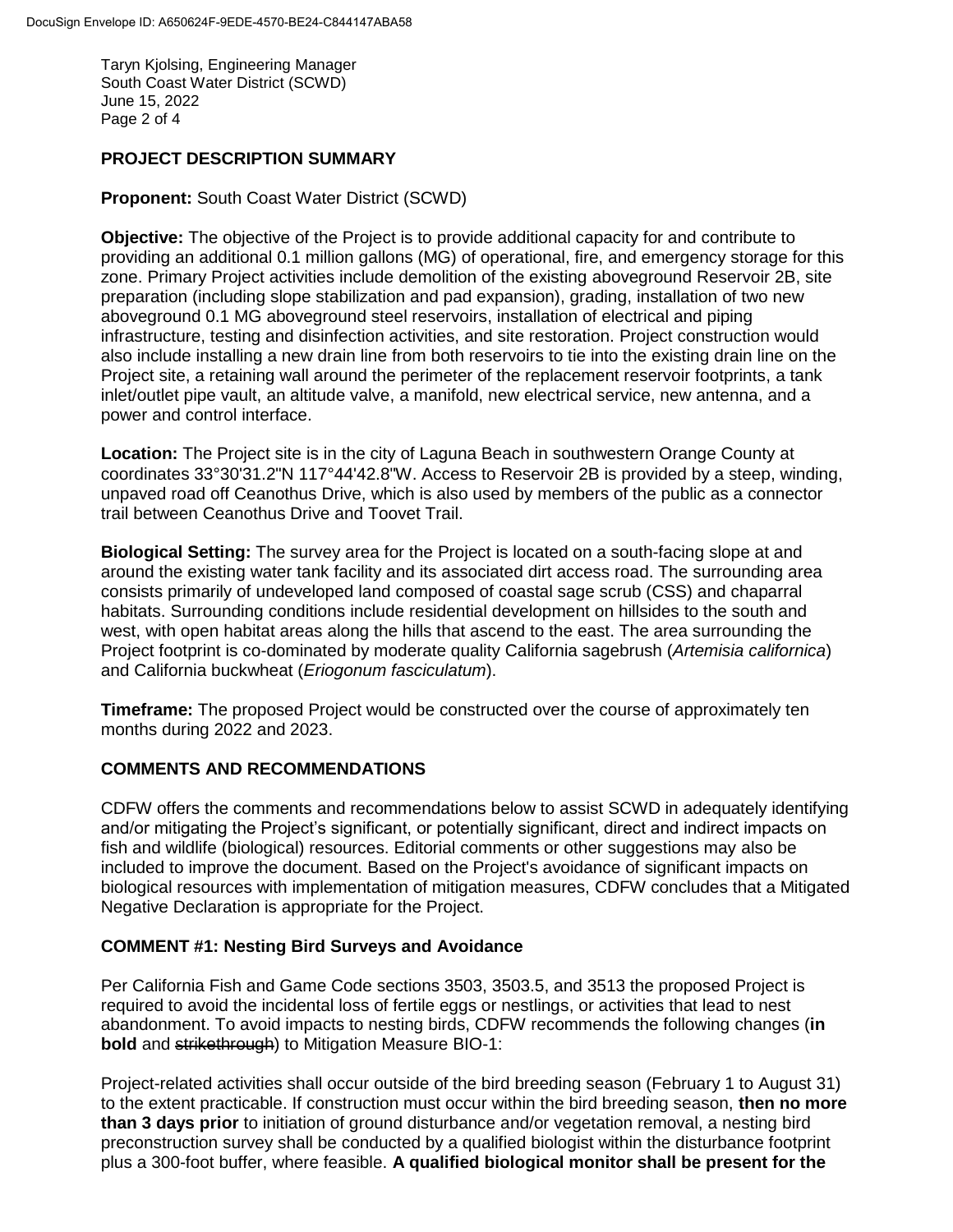Taryn Kjolsing, Engineering Manager South Coast Water District (SCWD) June 15, 2022 Page 3 of 4

**duration of construction.** If the proposed project is phased or construction activities stop for more than two weeks during the bird breeding season, a subsequent pre-construction nesting bird survey shall be completed **within 3 days prior to each phase of construction**.

If nests are found, their locations shall be flagged to facilitate avoidance. An appropriate avoidance buffer of **100 feet for passerines, 300 feet for listed bird species, and 500 feet for raptors**, should be established by a qualified biologist and demarcated with bright orange construction fencing or other suitable flagging. Active nests shall be monitored at a minimum of once per week until it has been determined that the nest is no longer being used by either the young or adults. No ground disturbance shall occur within this buffer until the qualified biologist confirms the breeding/nesting is completed and all the young have fledged. If project activities must occur within the buffer, they shall be conducted at the discretion of the qualified biologist. If no nesting birds are observed during pre-construction survey, no further action would be necessary.

## **COMMENT #2: Potential Impacts to Native Vegetation**

Figure 2 of the MND appears to show native vegetation including CSS within the yellow lines depicting the boundary of the Project site. Thus, CSS could be impacted by Project activities, including, but not limited to, road construction and paving. CSS is a sensitive habitat type that supports a great diversity of wildlife and is covered in the County of Orange Central and Coastal Subregion Natural Community Conservation Plan/Habitat Conservation Plan (NCCP/HCP). The City of Laguna Beach is not a participating jurisdiction in the NCCP/HCP and thus has no programmatic involvement in the conservation of CSS. Therefore, if the Project will result in CSS habitat loss, CDFW recommends mitigating the loss in kind at a 3:1 ratio within close proximity to the Project site.

## **COMMENT 3: Hydrological Impacts**

According to the MND, a potentially jurisdictional unnamed ephemeral drainage is located within the Study Area.

CDFW has regulatory authority over activities in streams and/or lakes that will divert or obstruct the natural flow, or change the bed, channel, or bank (which may include associated riparian resources) of any river, stream, or lake or use material from a river, stream, or lake. For any such activities, the Project applicant (or "entity") must provide written notification CDFW pursuant to section 1600 *et seq*. of the Fish and Game Code. Based on this notification and other information, CDFW determines whether a Lake and Streambed Alteration Agreement (LSAA) with the applicant is required prior to conducting the proposed activities. CDFW's issuance of a LSAA for a project that is subject to CEQA will require CEQA compliance actions by CDFW as a Responsible Agency. Whether a LSAA is required to satisfy requirements of FCG section 1600 *et seq*. can only be determined at the time a formal notification package is submitted to CDFW.

If Project activities will affect the hydrological features of such drainages, an LSAA notification may be appropriate. We encourage SCWD to consult further with CDFW regarding the possible submittal of an LSA Notification package.

## **ENVIRONMENTAL DATA**

CEQA requires that information developed in environmental impact reports and negative declarations be incorporated into a database which may be used to make subsequent or supplemental environmental determinations. (Pub. Resources Code, § 21003, subd. (e).) Accordingly, please report any special status species and natural communities detected during